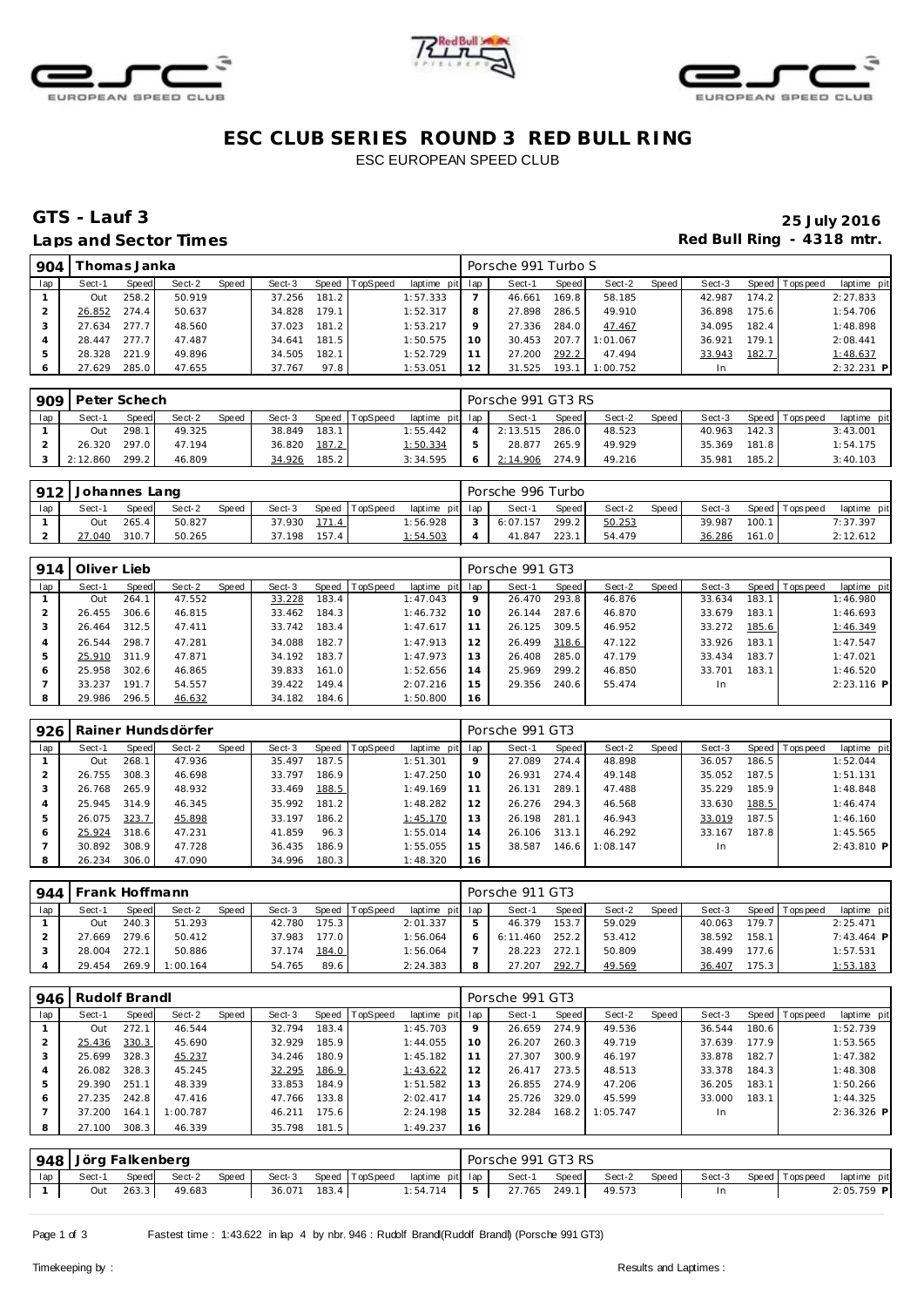





# **ESC CLUB SERIES ROUND 3 RED BULL RING** ESC EUROPEAN SPEED CLUB

### **GTS - Lauf 3 25 July 2016 Laps and Sector Times Red Bull Ring - 4318 mtr.**

| LUDJUNU JUULUI IIIIUJ |        |              |              |   |                       |        |       |              |
|-----------------------|--------|--------------|--------------|---|-----------------------|--------|-------|--------------|
| 2 26.861 290.1 48.547 |        | 36.038 182.7 | $1:51.446$ 6 |   | Out 244.6 48.792      | 34.624 | 186.5 | 2:54.247     |
| 3 26.793 310.1 47.859 |        | 35.191 183.4 | $1:49.843$ 7 |   | 26.769 291.7 53.854   | 37.528 | 183.7 | 1:58.151     |
| 4 26.590 273.0        | 53.515 | 35.871 182.7 | 1:55.976     | 8 | 26.351 293.3 1:08.930 | In.    |       | $2:24.619$ P |

| 968 | Dr. Ralph Strühn |       |        |       |        |       |          |             |     | Porsche GT3 |       |          |       |        |       |                |              |
|-----|------------------|-------|--------|-------|--------|-------|----------|-------------|-----|-------------|-------|----------|-------|--------|-------|----------------|--------------|
| lap | Sect-1           | Speed | Sect-2 | Speed | Sect-3 | Speed | TopSpeed | laptime pit | lap | Sect-1      | Speed | Sect-2   | Speed | Sect-3 |       | Speed Topspeed | laptime pit  |
|     | Out              | 248.4 | 50.837 |       | 36.894 | 177.9 |          | 1:56.602    |     | 39.247      | 247.2 | 49.080   |       | 34.962 | 181.2 |                | 2:03.289     |
|     | 27.836           | 243.5 | 50.092 |       | 35.447 | 179.7 |          | 1:53.375    | 8   | 26.727      | 281.6 | 48.911   |       | 34.248 | 180.3 |                | 1:49.886     |
|     | 27.501           | 285.0 | 48.684 |       | 35.620 | 181.8 |          | 1:51.805    | 9   | 26.997      | 278.7 | 47.452   |       | 34.124 | 180.6 |                | 1:48.573     |
|     | 28.297           | 272.1 | 48.515 |       | 34.973 | 179.1 |          | 1:51.785    | 10  | 26.666      | 302.0 | 50.006   |       | 37.600 | 144.6 |                | 1:54.272     |
|     | 27.722           | 231.0 | 50.732 |       | 34.660 | 180.0 |          | 1:53.114    |     | 37.429      | 185.8 | 1:00.107 |       | 43.431 | 130.6 |                | 2:20.967     |
| 6   | 27.235           | 287.6 | 48.203 |       | 35.582 | 115.0 |          | 1:51.020    | 12  | 36.584      | 185.8 | 1:02.001 |       | In     |       |                | $2:34.579$ P |

|     | 972 Stefan Rödler |       |        |              |        |       |          |                 |         | Porsche 991 GT3 |              |        |       |        |       |                 |             |
|-----|-------------------|-------|--------|--------------|--------|-------|----------|-----------------|---------|-----------------|--------------|--------|-------|--------|-------|-----------------|-------------|
| lap | Sect-1            | Speed | Sect-2 | <b>Speed</b> | Sect-3 | Speed | TopSpeed | laptime pit lap |         | Sect-1          | <b>Speed</b> | Sect-2 | Speed | Sect-3 |       | Speed Tops peed | laptime pit |
|     | Out               | 276.8 | 50.976 |              | 35.540 | 178.2 |          | 1:54.291        | 6       | 45.204          | 185.3        | 56.419 |       | 40.180 | 166.9 |                 | 2:21.803    |
|     | 27.686            | 303.7 | 47.446 |              | 34.916 | 183.4 |          | 1:50.048        |         | 27.383          | 314.9        | 48.080 |       | 37.301 | 184.9 |                 | 1:52.764    |
|     | 2:15.830          | 305.4 | 49.517 |              | 35.554 | 180.9 |          | 3:40.901        | 8       | 26.662 327.6    |              | 48.570 |       | 36.118 | 182.1 |                 | 1:51.350    |
|     | 26.420            | 327.0 | 47.641 |              | 36.355 | 167.2 |          | 1:50.416        | $\circ$ | 26.211          | 318.0        | 48.318 |       | 36.015 | 182.1 |                 | 1:50.544    |
|     | 27.177            | 284.0 | 49.474 |              | 49.760 | 69.0  |          | 2:06.411        | 10      | 4:14.636 323.1  |              | 48.591 |       | 35.851 | 183.7 |                 | 5:39.078    |

| 984 | Sebastian Bader |       |        |       |        |       |                |                 |        | Porsche GT3 RS |       |        |       |        |                |             |
|-----|-----------------|-------|--------|-------|--------|-------|----------------|-----------------|--------|----------------|-------|--------|-------|--------|----------------|-------------|
| lap | Sect-1          | Speed | Sect-2 | Speed | Sect-3 |       | Speed TopSpeed | laptime pit lap |        | Sect-1         | Speed | Sect-2 | Speed | Sect-3 | Speed Topspeed | laptime pit |
|     | Out             | 291.2 | 48.366 |       | 36.225 | 187.2 |                | 13:03.548       | $\sim$ |                |       |        |       |        |                |             |

| 986 |        |       | Michael Eidenmüller |       |        |       |                |                 | Porsche 991 GT3 RS |        |       |        |       |        |       |                 |              |  |
|-----|--------|-------|---------------------|-------|--------|-------|----------------|-----------------|--------------------|--------|-------|--------|-------|--------|-------|-----------------|--------------|--|
| lap | Sect-1 | Speed | Sect-2              | Speed | Sect-3 |       | Speed TopSpeed | laptime pit lap |                    | Sect-1 | Speed | Sect-2 | Speed | Sect-3 |       | Speed Tops peed | laptime pit  |  |
|     | Out    | 195.6 | 1:00.036            |       | 42.878 | 150.6 |                | 2:13.575        | 8                  | 26.339 | 329.6 | 47.058 |       | 34.676 | 185.2 |                 | 1:48.073     |  |
|     | 37.183 | 188.6 | 57.259              |       | 46.181 | 175.6 |                | 2:20.623        | $\circ$            | 26.255 | 329.0 | 46.717 |       | 33.954 | 180.9 |                 | 1:46.926     |  |
|     | 27.053 | 282.1 | 48.391              |       | 34.964 | 185.6 |                | 1:50.408        | 10                 | 26.763 | 327.6 | 48.465 |       | In     |       |                 | $2:02.863$ P |  |
| 4   | 26.194 | 329.6 | 50.288              |       | 35.136 | 183.4 |                | 1:51.618        |                    | 1uO    | 323.7 | 47.576 |       | 34.234 | 187.5 |                 | 2:09.037     |  |
| 5   | 26.365 | 323.7 | 48.275              |       | 37.909 | 177.6 |                | 1:52.549        | 12                 | 27.222 | 326.3 | 47.084 |       | 33.588 | 187.2 |                 | 1:47.894     |  |
| 6   | 32.797 | 193.1 | 54.315              |       | 1n     |       |                | $2:21.909$ P    | 13                 | 26.185 | 325.7 | 54.165 |       | In.    |       |                 | $2:17.369$ P |  |
|     | Out    | 304.3 | 47.719              |       | 34.244 | 186.5 |                | 2:38.770        | 14                 |        |       |        |       |        |       |                 |              |  |

| 988 | Matthias Grosser |       |        |       |        |       |                  |                 | Porsche GT3 RS |        |       |        |       |        |                    |                |             |  |
|-----|------------------|-------|--------|-------|--------|-------|------------------|-----------------|----------------|--------|-------|--------|-------|--------|--------------------|----------------|-------------|--|
| lap | Sect-1           | Speed | Sect-2 | Speed | Sect-3 |       | Speed   TopSpeed | laptime pit lap |                | Sect-1 | Speed | Sect-2 | Speed | Sect-3 |                    | Speed Topspeed | laptime pit |  |
|     | Out              | 275.8 | 47.976 |       | 35.096 | 185.9 |                  | 1:51.980        |                | 26.749 | 294.9 | 48.784 |       | 36.122 | 186.9              |                | 1:51.655    |  |
|     | 26.238           | 327.0 | 48.590 |       | 33.973 | 186.2 |                  | 1:48.801        | 8              | 26.957 | 304.3 | 48.731 |       | 35.618 | 185.9              |                | 1:51.306    |  |
|     | 25.723           | 322.4 | 47.635 |       | 34.315 | 185.9 |                  | 1:47.673        |                | 26.031 | 311.3 | 47.659 |       | 35.248 | 183.7 <sub>1</sub> |                | 1:48.938    |  |
|     | 26.491           | 285.0 | 48.991 |       | 41.060 | 111.5 |                  | 1:56.542        | 10             | 26.020 | 310.1 | 46.692 |       | 33.604 | 188.8              |                | 1:46.316    |  |
|     | 29.702           | 293.3 | 53.151 |       | 37.414 | 184.9 |                  | 2:00.267        |                | 26.077 | 309.5 | 47.006 |       | 33.228 | 186.5              |                | 1:46.311    |  |
|     | 26.550           | 316.8 | 47.710 |       | 36.515 | 177.9 |                  | 1:50.775        |                | 25.801 | 317.4 | 46.348 |       | 33.241 | 186.5              |                | 1:45.390    |  |

| 996 | Oliver Petsch |       |        |       |        |       |                  |                 |         | Porsche Cayman GT4 |       |          |       |        |       |                |              |  |  |
|-----|---------------|-------|--------|-------|--------|-------|------------------|-----------------|---------|--------------------|-------|----------|-------|--------|-------|----------------|--------------|--|--|
| lap | Sect-1        | Speed | Sect-2 | Speed | Sect-3 |       | Speed   TopSpeed | laptime pit lap |         | Sect-1             | Speed | Sect-2   | Speed | Sect-3 |       | Speed Topspeed | laptime pit  |  |  |
|     | Out           | 246.8 | 53.063 |       | 42.933 | 158.6 |                  | 2:07.028        | 8       | 28.179             | 296.5 | 49.625   |       | 35.250 | 169.8 |                | 1:53.054     |  |  |
|     | 31.873        | 266.7 | 50.261 |       | 35.999 | 170.9 |                  | 1:58.133        | $\circ$ | 28.040             | 296.5 | 49.811   |       | In     |       |                | $2:03.989$ P |  |  |
|     | 28.136        | 264.1 | 50.903 |       | 38.890 | 170.3 |                  | 1:57.929        | 10      | <b>Out</b>         | 274.4 | 48.993   |       | 34.817 | 172.0 |                | 2: 44.144    |  |  |
|     | 28.587        | 277.7 | 51.920 |       | 37.003 | 169.5 |                  | 1:57.510        |         | 28.169             | 256.2 | 50.566   |       | 34.935 | 170.9 |                | 1:53.670     |  |  |
| 5   | 28.236        | 270.3 | 50.781 |       | -In    |       |                  | $2:08.931$ P    | 12      | 27.370             | 294.9 | 50.103   |       | 35.097 | 172.0 |                | 1:52.570     |  |  |
| 6   | Out           | 246.1 | 51.681 |       | 35.615 | 167.4 |                  | 2:40.457        | 13      | 30.809             | 173.5 | 1:06.020 |       | In.    |       |                | $2:36.949$ P |  |  |
|     | 28.761        | 253.8 | 50.277 |       | 35.426 | 168.5 |                  | 1:54.464        | 14      |                    |       |          |       |        |       |                |              |  |  |

| 997 | Joachim Pfister |       |          |       |        |       |                |                 |   | Porsche 991 |         |          |         |        |       |                |              |  |  |  |
|-----|-----------------|-------|----------|-------|--------|-------|----------------|-----------------|---|-------------|---------|----------|---------|--------|-------|----------------|--------------|--|--|--|
| lap | Sect-1          | Speed | Sect-2   | Speed | Sect-3 |       | Speed TopSpeed | laptime pit lap |   | Sect-1      | Speed I | Sect-2   | Speed I | Sect-3 |       | Speed Topspeed | laptime pit  |  |  |  |
|     | Out             | 203.7 | 1:00.419 |       | 43.024 | 145.0 |                | 2:15.151        | 5 | 32.402      | 206.9   | 1:06.446 |         |        |       |                | $2:47.380$ P |  |  |  |
|     | 36.273          | 181.8 | 57.586   |       | 46.512 | 121.1 |                | 2:20.371        |   | Out         | 303.1   | 48.404   |         | 33.860 | 176.8 |                | 4:12.256     |  |  |  |
|     | 34.624          | 239.6 | 1:02.312 |       | 48.644 | 121.9 |                | 2:25.580        |   | 26.855      | 279.1   | 1:00.189 |         | 42.799 | 174.2 |                | 2:09.843     |  |  |  |
|     | 32.243          | 237.8 | 1:02.758 |       | 43.900 | 159.3 |                | 2:18.901        | 8 | 27.066      | 270.3   | 48.953   |         |        |       |                | $1:59.833$ P |  |  |  |